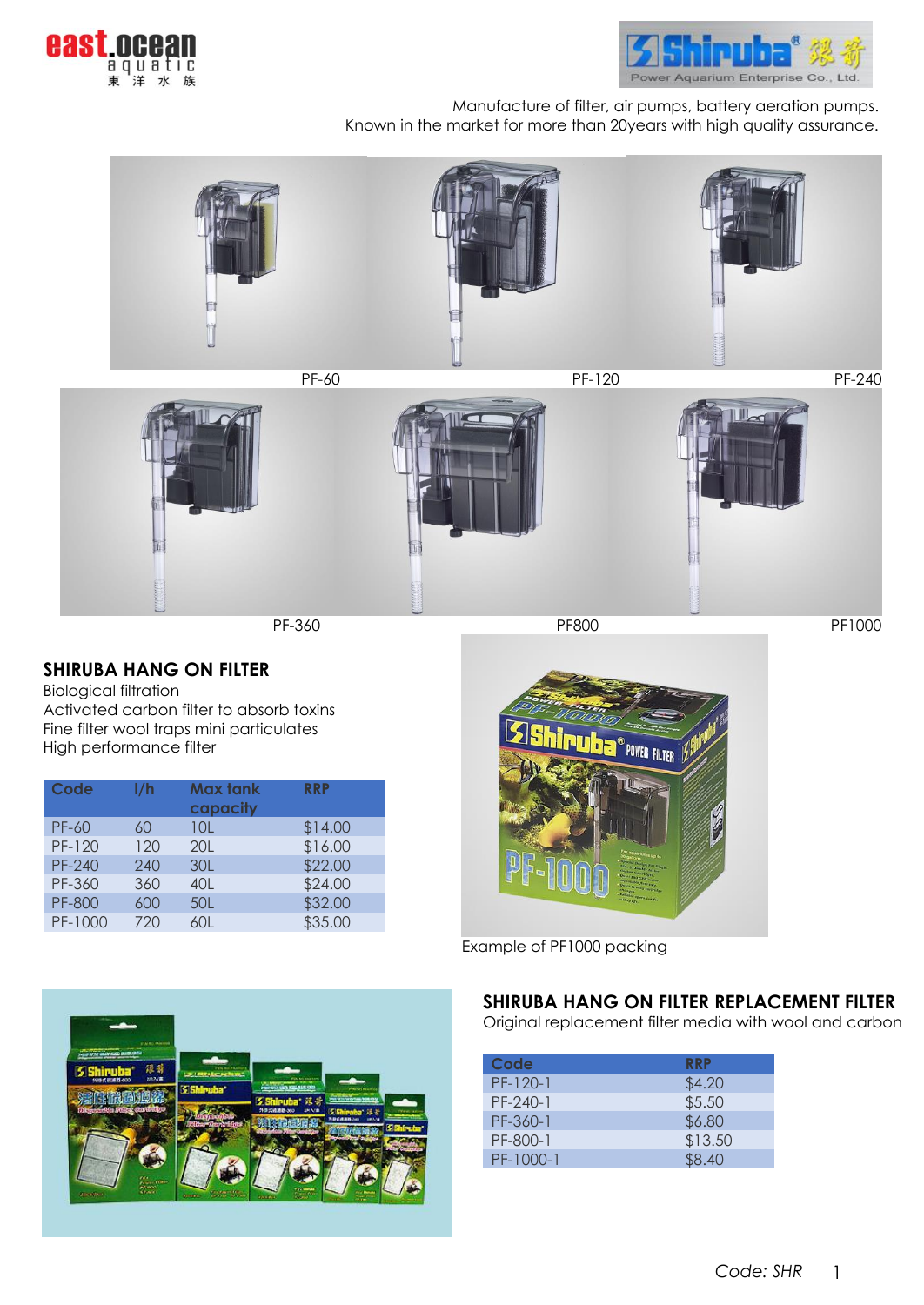



# **SHIRUBA EXTERNAL FILTER (Tabletop / Hang On)**

Superior finishing

All in one filter with biological, chemical and mechanical filtration Accessories and piping are included Popular with nano tank and planted tanks Specially designed clips to prevent leakage





XB 303

External filter XB305



External filter



Add on to existing filter or additional power head

| Code   |        | Max tank capacity        | <b>Filter compartment</b> | Filter media<br>included | <b>RRP</b> |
|--------|--------|--------------------------|---------------------------|--------------------------|------------|
| XB-303 | 360L/H | Less than 80L            | Х2                        | Yes                      | \$65.00    |
| XB-303 | 440L/H | Less than 100L           | XЗ                        | Yes                      | \$75.20    |
| XB3103 | ٠      | $\overline{\phantom{0}}$ | Х2                        | Yes                      | \$46.00    |

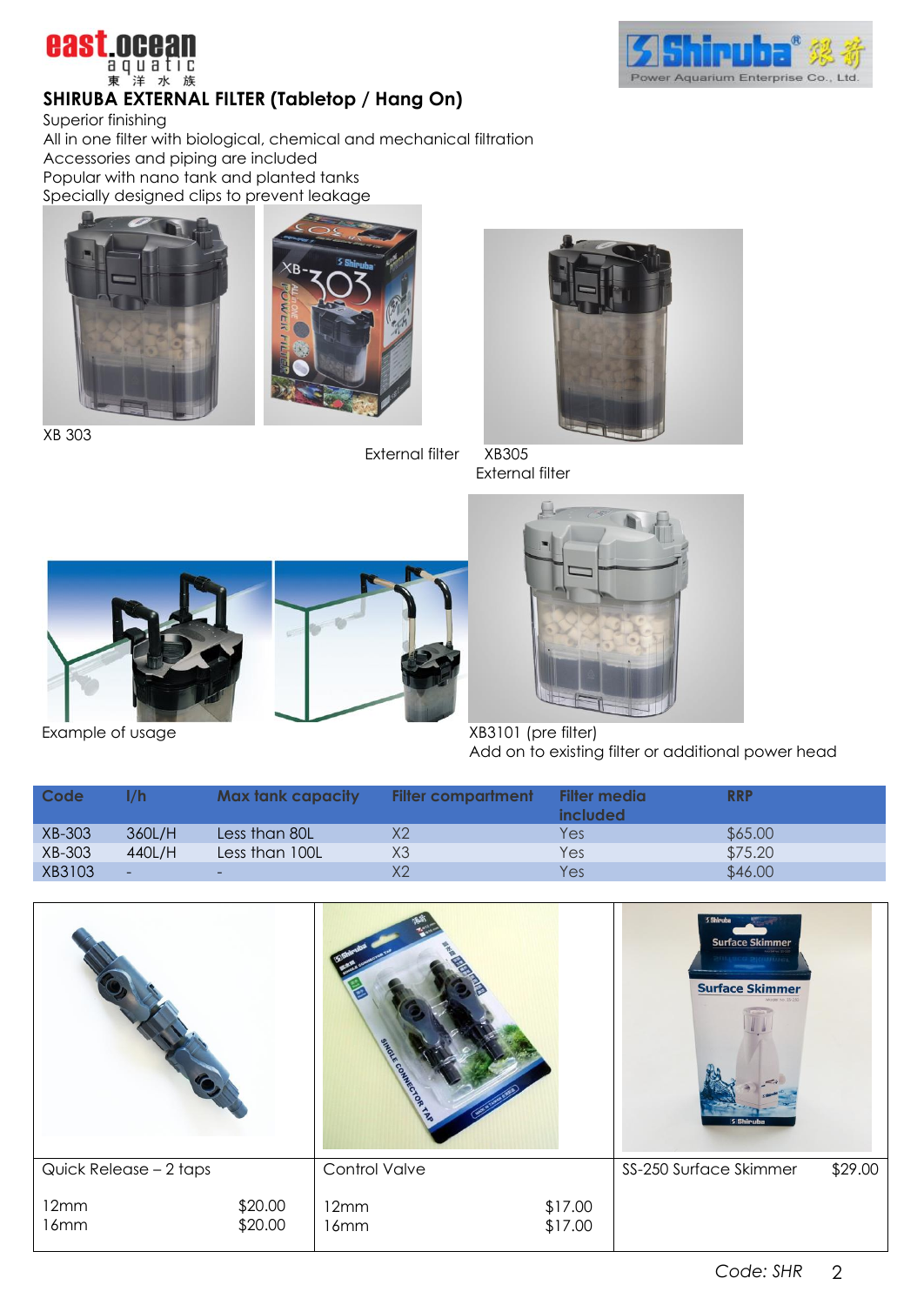





#### Canister filter

- 1. With high-efficient motor for energy-saving and safety.
- 2. The product use superior engineering plastic which appears elegant, firm and solid.
- 3. The vacuum device simplify the installation and operation
- 4. Made in Taiwan with quality guarantee

| Technical data        | <b>XB-308</b>   | <b>XB-310</b>               | <b>XB-312</b>   |
|-----------------------|-----------------|-----------------------------|-----------------|
| Power supply          | AC220-240V/50Hz | AC220-240V/50Hz             | AC220-240V/50Hz |
| Power consumption (W) |                 | 13                          | 15              |
| Max. flow $(L/H)$     | 720             | 960                         | 1120            |
| Max lift (CM)         | 160             | 160                         | 170             |
| Chamber capacity (L)  | 6               | 8.5                         | 10              |
| Baskets capacity (L)  | $1.1L \times 3$ | $1.6L \times 3$             | $1.6L \times 4$ |
| Aquarium size up to   | 250L            | 350L                        | 500 L           |
| Dimensions (mm)       | 225x206x366     | $245 \times 221 \times 366$ | 245 x 221 x 418 |
| <b>RRP</b>            | \$148           | \$178.00                    | \$198.00        |